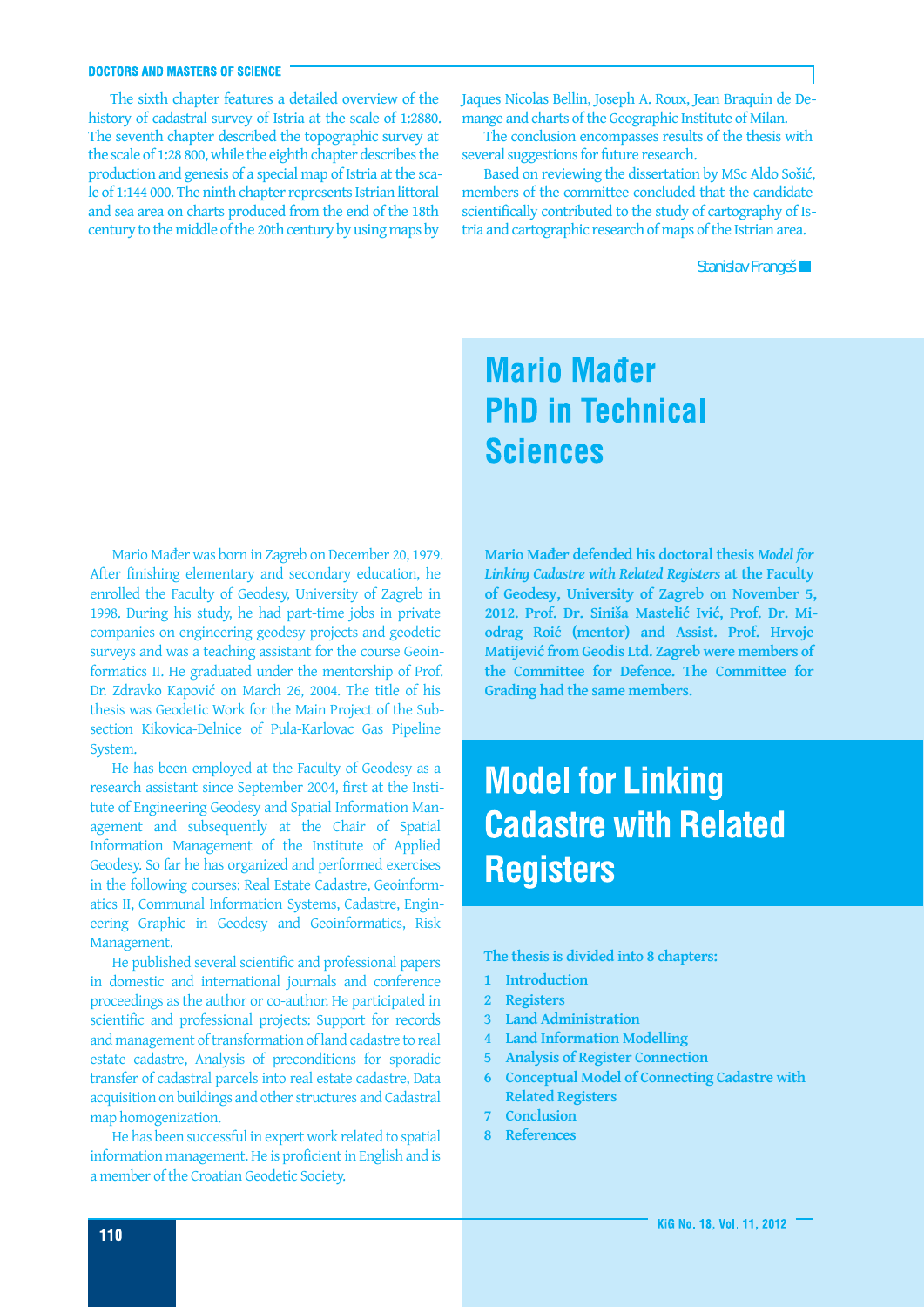opisana je topografska izmjera u mjerilu 1:28 800, dok se u osmome opisuju izrada i opis nastanka posebne karte Istre u mjerilu 1:144 000. U devetom je poglavlju prikazano istarsko priobalje i akvatorij na pomorskim kartama od kraja 18. do polovice 20. st. uz pomoć pomorskih karata Jaquesa Nicolasa Bellina, Josepha A. Rouxa, Jeana Braquina de Demangea te pomorske karte Milanskoga geografskog instituta.

Zaključak obuhvaća rezultate rada uz nekoliko prijedloga za daljnja istraživanja.

Na osnovi pregleda i vrednovanja disertacije mr. sc. Alda Sošića članovi Povjerenstva zaključili su da je pristupnik u svom radu znanstveno pridonio proučavanju kartografije Istre i proučavanju kartografskog istraživanja na kartama Istarskoga područja.

*Stanislav Frangeš*



Mario Mađer rođen je 20. prosinca 1979. u Zagrebu. Nakon završetka osnovne i srednje škole, upisuje 1998. godine Geodetski fakultet Sveučilišta u Zagrebu. Tijekom studija povremeno honorarno radi u privatnim tvrtkama na poslovima inženjerske geodezije i geodetske izmjere, te kao demonstrator iz kolegija *Geoinformatika II*. Diplomirao je 2004. godine s diplomskim radom pod mentorstvom prof. dr. sc. Zdravka Kapovića. Naslov rada bio je *Geodetski radovi za glavni projekt poddionice Kikovica-Delnice plinovodnog sustava Pula-Karlovac*.

Od rujna 2004. zaposlen je na Geodetskom fakultetu u svojstvu znanstvenog novaka – asistenta, najprije u Zavodu za inženjersku geodeziju i upravljanje prostornim informacijama, a potom u Katedri za upravljanje prostornim informacijama Zavoda za primijenjenu geodeziju. Od imenovanja do danas organizirao je i obavljao vježbe iz sljedećih kolegija: *Katastar nekretnina*, *Geoinformatika II*, *Komunalni informacijski sustavi*, *Katastar*, *Inženjerska grafika u geodeziji i geoinformatici* i *Upravljanje rizikom*.

Do sada je kao autor ili koautor objavio više znanstvenih i stručnih članaka u domaćim i stranim časopisima te zbornicima radova. Sudjelovao je u izradi znanstvenostručnih projekata: Podrška evidenciji i upravljanju preobrazbe Katastra zemljišta u Katastar nekretnina, Analiza preduvjeta za pojedinačno prevođenje katastarskih čestica u Katastar nekretnina, Prikupljanje podataka o zgradama i drugim građevinama i Homogenizacija katastarskog plana.

Uspješno radi na stručnim poslovima vezanima uz upravljanje prostornim informacijama. Piše i govori engleski jezik. Član je Hrvatskoga geodetskog društva.

Rukopis doktorske disertacije sadrži 127 stranica formata A4, naslov, sažetak i ključne riječi na hrvatskom i

### **Mario Mader** doktor tehničkih znanosti

**Mario Mađer obranio je 5. studenoga 2012. na Geodetskom fakultetu Sveučilišta u Zagrebu doktorsku disertaciju** *Model povezivanja katastra sa srodnim upisnicima***. Doktorska disertacija obranjena je pred povjerenstvom u sastavu prof. dr. sc. Siniša Mastelić Ivić, prof. dr. sc. Miodrag Roić (mentor) i doc. dr. sc. Hrvoje Matijević iz Geodisa d.o.o., Zagreb. Povjerenstvo za ocjenu doktorske disertacije bilo je u istom sastavu.**

# **Model povezivanja** katastra sa srodnim upisnicima

**Rad je podijeljen u osam osnovnih poglavlja:**

- **1. Uvod**
- **2. Upisnici**
- **3. Upravljanje zemljištem**
- **4. Modeliranje podataka o zemljištu**
- **5. Analiza povezanosti upisnika**
- **6. Koncepcijski model povezivanja katastru srodnih upisnika**
- **7. Zaključak**
- **8. Literatura**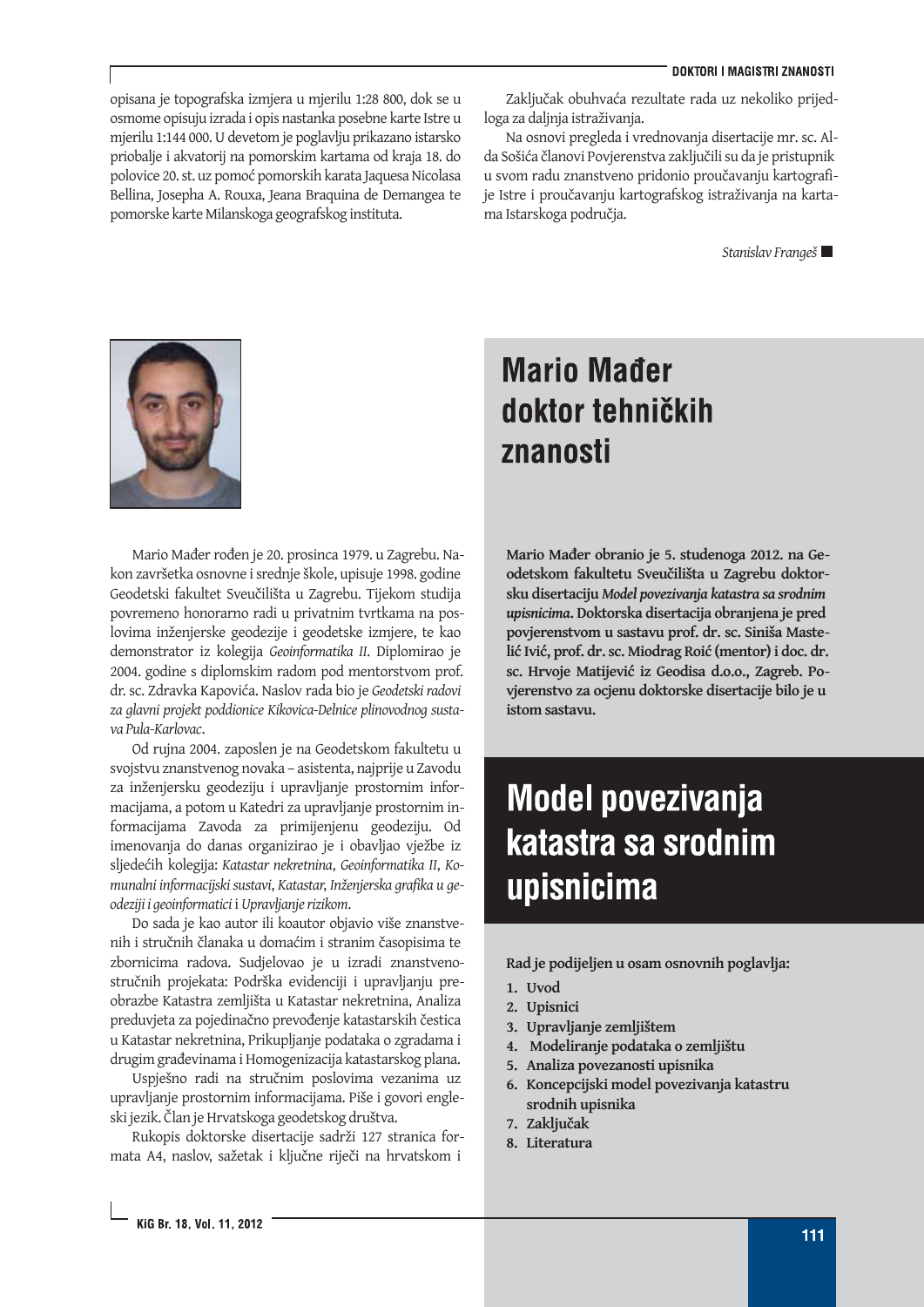

The manuscript of the doctoral thesis consists of 127 pages, A4 format, title, abstract and keywords in Croatian and English, a list of tables, a list of figures, a list of abbreviations and the author's curriculum vitae.

The idea and the motivation for the thesis are described in the first chapter. The importance of information about land and real estate concerning state management of spatial resources is emphasized. The need for updated resources based on contemporary technologies and models is explained. The problem the thesis deals with is explained and it involves research of registers concerning their data models and possibilities of connecting them. According to the hypothesis, models of existing registers were based on analogue thinking and should therefore be remodelled by object approach, adapted to electronic data management and maintenance. In order to test the hypothesis, the necessity of implementing a detailed analysis of registered data is explained. The goal of the thesis is defined and the plan and research methodology are described. An overview of previous research related to this theme is also provided.

The second chapter deals with a theoretical review of registers, the principles according to which they function and the procedure of registering and classifying registers. The importance of registers through day-to-day use of registered data is explained. Registers of persons, objects and rights are analysed and key registers as a new and current

topic in many countries are analysed in detail. The author's own definition of cognation of registers and criteria for its definition is also given.

The third chapter explains the term of land administration and describes the beginning of dealing with this issue. It also states processes encompassed by land administration and provides a brief overview of the most important components of a land administration system. This chapter presents the context in which registers fit into, in terms of land information management. The significance of registers for obtaining and registering rights over a land, their importance for the processes of real estate valuation and their fundamental part in systems of land use planning are explained.

The fourth chapter deals with models and modelling. The process of transferring features of the real world to a computer environment by their conceptual, logical and physical modelling is described. Elements of the Unified Modelling Language – UML are explained, since they are necessary to understand individual parts of the thesis. Since there are different models of spatial data, one was chosen to be the base of the connection model of registers related to cadastre in the Republic of Croatia. The best choice was the Land Administration Domain Model – LADM, which is one of the most important models in terms of land information administration. LADM was used as the basis for developing ISO standard 19152. The development of the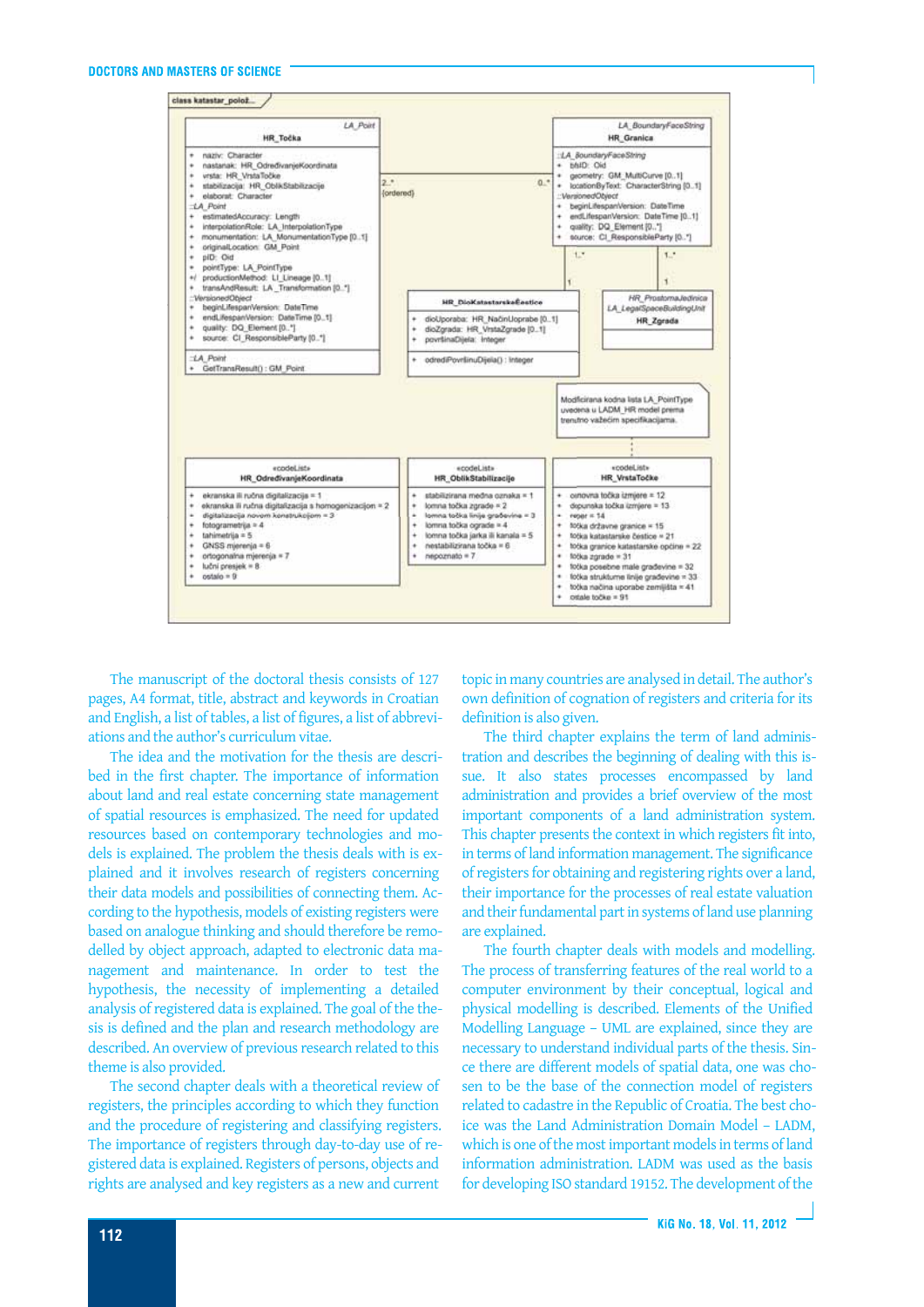

engleskom jeziku, popis tablica, popis slika, popis kratica i životopis autora.

U prvom poglavlju opisane su ideja i motivacija za izradu disertacije. Naglašena je važnost podataka o zemljištu i nekretninama u pogledu državnog upravljanja prostornim resursima. Objašnjena je potreba za ažurnim upisnicima zasnovanim na suvremenim tehnologijama i modelima. Navedena je problematika kojom se rad bavi, a koja uključuje istraživanje upisnika u pogledu njihovih modela podataka i mogućnosti povezivanja. Postavljena je hipoteza istraživanja da su modeli postojećih upisnika temeljeni na analognom razmišljanju, stoga trebaju biti remodelirani objektnim pristupom, prilagođenom elektroničkom vođenju i održavanju. U svrhu ispitivanja postavljene hipoteze obrazložena je nužnost provođenja detaljne analize podataka upisnika. Definiran je cilj rada i ukratko opisan plan i metodologija istraživanja. Dan je pregled dosadašnjih radova povezanih s temom.

Drugo poglavlje bavi se teorijskim razmatranjima o upisnicima, načelima prema kojima oni djeluju, postupcima upisa te klasifikacijom upisnika. Obrazložena je važnost upisnika kroz svakodnevno korištenje upisanih podataka. Obrađeni su upisnici osoba, stvari i prava, a posebno su obrađeni ključni upisnici kao nov i aktualan pojam u

mnogim državama. Iznijeta je vlastita definicija srodnosti upisnika te kriteriji za njezino određivanje.

Treće poglavlje objašnjava pojam upravljanja zemljištem te opisuje začetke bavljenja tom tematikom. Također, navodi procese obuhvaćene pri upravljanju zemljištem i daje kraći pregled najvažnijih sastavnica sustava upravljanja zemljištem. Tim je poglavljem predstavljen kontekst u kojeg se, u okviru upravljanja zemljišnim informacijama, uklapaju upisnici. Objašnjen je značaj upisnika za stjecanje i upis prava na zemljištu, njihova važnost za procese vrednovanja nekretnina te njihova temeljna uloga u sustavima planiranja korištenja zemljišta.

Četvrto poglavlje bavi se modelima i modeliranjem. Opisan je način prevođenja obilježja stvarnog svijeta u računalno okruženje njihovim koncepcijskim, logičkim i fizičkim modeliranjem. Objašnjeni su elementi općeg jezika modeliranja – UML-a (Unified Modelling Language), bitni za razumijevanje pojedinih dijelova disertacije. Budući da postoje različiti modeli prostornih podataka, odabran je jedan na kojem će se temeljiti izrada modela povezivanja katastru srodnih upisnika u Republici Hrvatskoj. Najbolji izbor bio je Model područja upravljanja zemljištem – LADM (Land Administration Domain Model), koji je jedan od najvažnijih modela kada se govori o upravljanju zemljišnim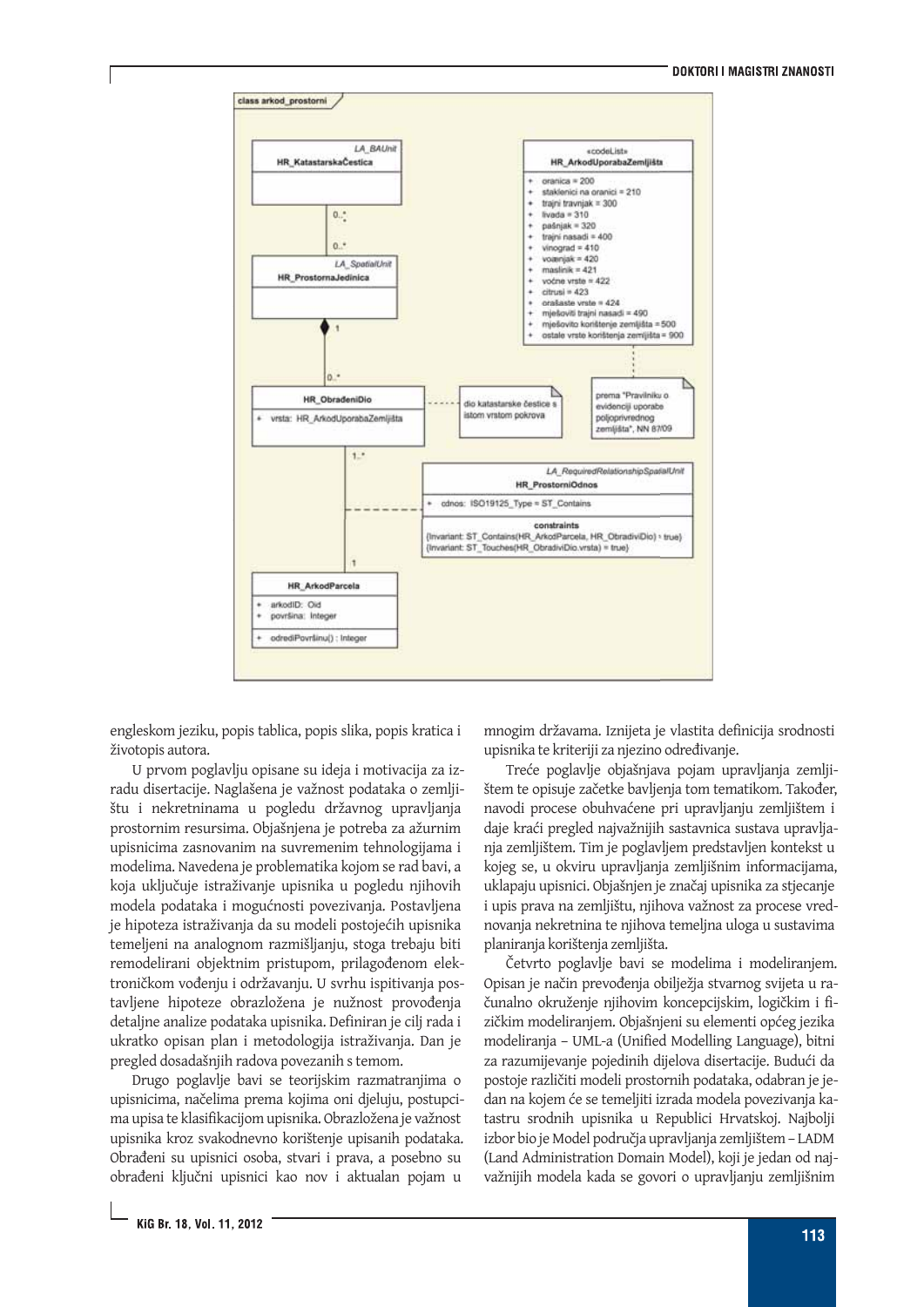### **DOCTORS AND MASTERS OF SCIENCE**

standard based on LADM confirms its significance and at the same time justifies the choice of LADM as the core for developing the model of land register connection. The structure of the LADM is described in detail in this chapter. The packages, most important classes and their attributes are also described. The chapter concludes with a description of the testing process of LADM compatibility, as a conceptual schema, with application schemas, i.e. country profiles based on the basic LADM concept.

The fifth chapter analyses the current condition of registers in the Republic of Croatia. For the need of the analysis, an application was made for identifying attributes of chosen official registers with the LADM attributes. The application is based on a database in which registers of the Republic of Croatia and LADM were described by relational model. Mechanisms for producing dynamic reports and charts and the interface for identification of attributes were built into the application. The analysis was performed in order to identify redundancies in the existing system of registers, identify authentic attributes and determine the level of compatibility with LADM. Registers were analysed in terms of the information they contain and maintain, but also in consideration to public authorities responsible for their functioning. The availability of the registers' information is also analysed. Important conclusions based on the results of the analysis are made in terms of register connection and the data determined the direction for the development of the model of connecting registers.

The sixth chapter represents the most important contribution of the thesis. By using UML diagrams, a conceptual model of connecting registers related to cadastre based on the original concept of the LADM is presented. The mentioned diagrams represent, in a certain way, the first steps in the development of the Croatian LADM Country Profile. The represented model is called "LADM\_HR – version 1.0". In order to increase overall visibility, the diagram embodying it is thematically sectioned and shown in parts. Themes described through diagrams are: persons, spatial units, interests, cadastre and agricultural feature registers. Natural and non-natural persons are modelled as specializations of original LADM classes in the "Persons" theme. Specialization classes are described by attributes which were previously not parts of LADM and which are necessary for the model of connecting registers related to cadastre in the Republic of Croatia. The "Spatial Units" theme deals with the relations of classes used to represent individual spatial units registered in the Register of Spatial Units and Real Estate Cadastre. Relations of classes resulting from the relation of spatial units are such that they form several parallel hierarchies. Hierarchies are made according to aggregation bonds between spatial units of higher hierarchical level and spatial units of lower hierarchical level. The possibility of modelling an address is also shown here, the information frequently shown in official registers, by relying on the previously mentioned model of spatial units. The "Interests" theme refers to rights, restrictions and responsibilities modelled as a specialization of one of the basic classes of the LADM model. Corresponding code lists were made for type of rights, restrictions and responsibilities. The "Cadastre" theme deals with modelling a basic unit registered in cadastre – a cadastral parcel. The model encompasses its spatial and topological component. Utility cadastre was also modelled within this theme. Features of agricultural land and their relation to cadastre parcel were modelled in the "Agricultural Feature Register" section. The diagrams of "LADM\_HR – version 1.0" show classes made as specializations of original LADM classes or enlisted in the model independently, and are used for describing features of lands which exist in registers of the Republic of Croatia.

## **Model for Linking Cadastre with Related Registers**

The seventh chapter provides conclusions and suggestions which came out of the research. The original scientific contribution is explained. Suggestions for further research are also stated. The list of the used literature with 97 titles and two URL addresses is given in the chapter eight. At the end of the thesis there is a list of tables, a list of images, a list of abbreviations and the curriculum vitae of the author.

Based on reviewing and validating the doctoral thesis by Mario Mađer, members of the committee concluded that the author made several valuable contributions to the field of applied geodesy. The special contribution of the thesis is clearly shown through the research of the possibility of connecting registers related to cadastre. The analysis confirmed the hypothesis that models of existing registers are based on outdated principles and should therefore be remodelled using a modern approach. The above mentioned is proven by a thorough analysis, which showed a significant level of redundancy in registers led for years in electronic form. The research showed the main faults of official registers in the Republic of Croatia and the basic assumptions for their removal were achieved. The possibilities of connecting registers related to cadastre were researched in great detail and the conceptual model of connecting registers was made. This thesis is the first to mention the creation of the Croatian LADM Country Profile, as well as achieve the first steps by developing the model "LADM\_HR – version 1.0". The research and new findings resulted in defining a model which could help implementing a contemporary system of registers in the Republic of Croatia.